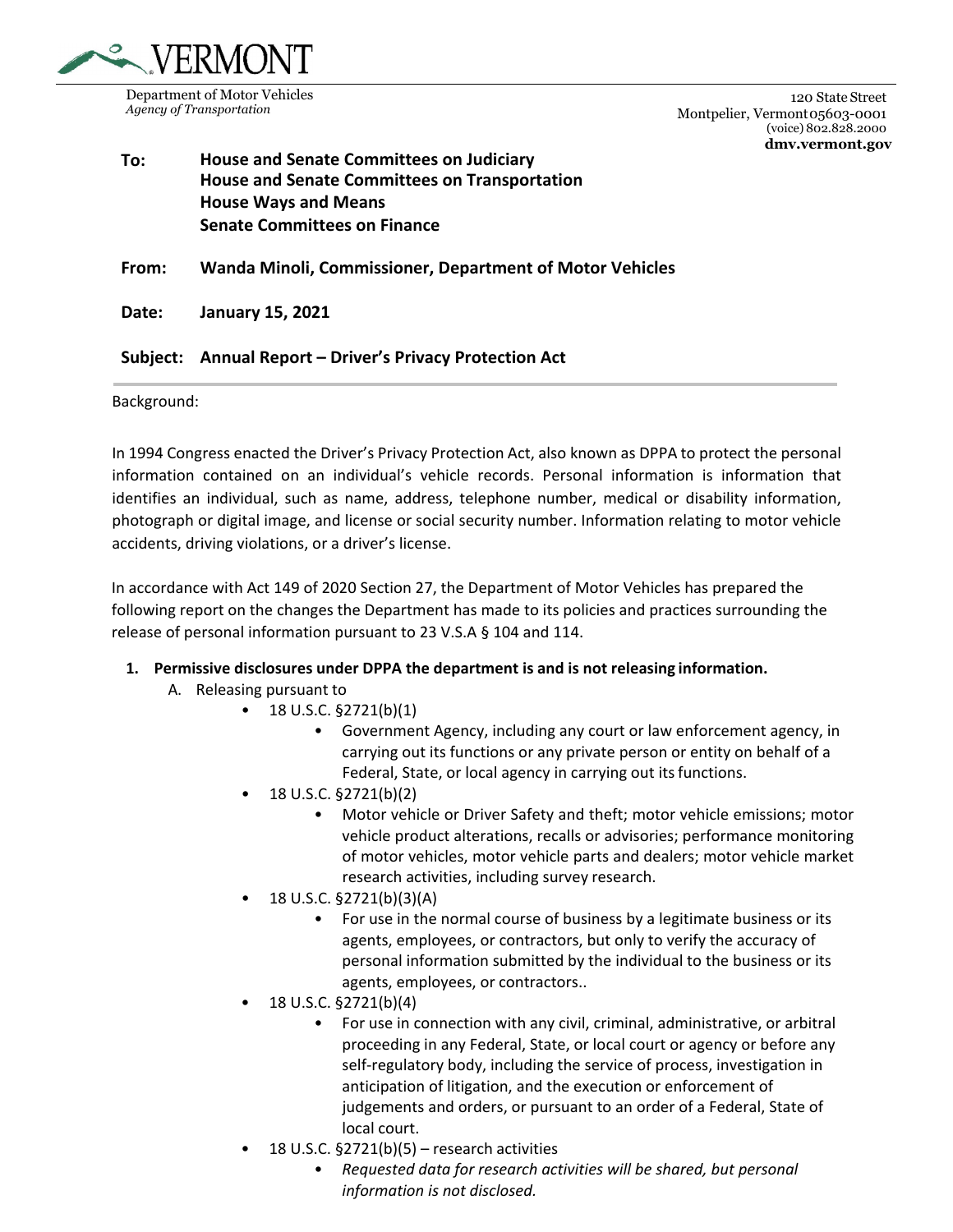

120 State Street Montpelier, Vermont 05603-0001 (voice) 802.828.2000 **dmv.vermont.gov** 

- 18 U.S.C. §2721(b)(6)
	- For use by an insurer or insurance support organization, or by a self‐ insured entity, or its agents, employees, or contractors, in connection with claims investigation activities, antifraud activities, rating or underwriting.
- 18 U.S.C §2721(b)(9)
	- For use by an employer or its agent or insurer to obtain or verify information relating to a holder of a commercial driver's license thatis required under chapter 313 of title 49.
- B. Not releasing pursuant to:
	- 18 U.S.C. §2721(b)(3)(B)
		- For use in the normal course of business by a legitimate business or its agents, employees, or contractors,
	- 18 U.S.C. §2721(b)(7) owner or lien-holder of towed or impounded vehicle
		- *Owners or lien‐holders of towed or impounded vehicles may use the existing abandoned vehicle process to gather any information contained in DMV records.*
	- 18 U.S.C. §2721(b)(8) Private Investigators
		- *Private investigators may access information in DMV records through any of the other relevant permissive uses under which the Department shares information.*
	- 18 U.S.C. §2721(b)(10) ‐ Private toll operators
		- *Currently do not receive requests from private toll operators; information shared with state toll authorities is shared under 18 U.S.C. §2721(b)(1).*
	- 18 U.S.C. §2721(b)(12) Bulk distributions for surveys, marking ofsolicitations
		- *The sale of information contained in Department records for survey or solicitation does not benefit Vermonters.*
- **2. Statistics for calendar year 2020 (new applicants) on the number of requests under each permissive disclosure and the breakdown of how many were:**

| Approved:<br>А.        |                                                                                                        |                       |
|------------------------|--------------------------------------------------------------------------------------------------------|-----------------------|
| Permissive Disclosure  | Type of Disclosure                                                                                     | <b>Total Approved</b> |
| 18 U.S.C.§2721(b)(1)   | For use by any government agencies                                                                     |                       |
| 18 U.S.C. §2721(b)(2)  | Driver safety and theft                                                                                | 0                     |
| 18 U.S.C. §2721(b)(3)  | Verifying personal info                                                                                | 18                    |
| 18 U.S.C. §2721(b)(4)  | Court & government proceedings                                                                         | 0                     |
| 18 U.S.C. §2721(b)(5)  | <b>Research activities</b>                                                                             | 0                     |
| 18 U.S.C. §2721(b)(6)  | Insurer/insurance company                                                                              | 3                     |
| 18 U.S.C. §2721(b)(9)  | <b>Verifying CDLs</b>                                                                                  | 15                    |
| 18 U.S.C. §2721(b)(11) | Requests for individual information w/consent from<br>individual to whom personal information pertains | 3                     |

B. Denied in  $2020$ :<sup>1</sup>

| Permissive disclosure | Type of Disclosure      | <b>Total Denied</b> |
|-----------------------|-------------------------|---------------------|
| 18 U.S.C. §2721(b)(2) | Driver safety and theft |                     |

 $1$  The type of business requesting the information does not qualify for the information they are requesting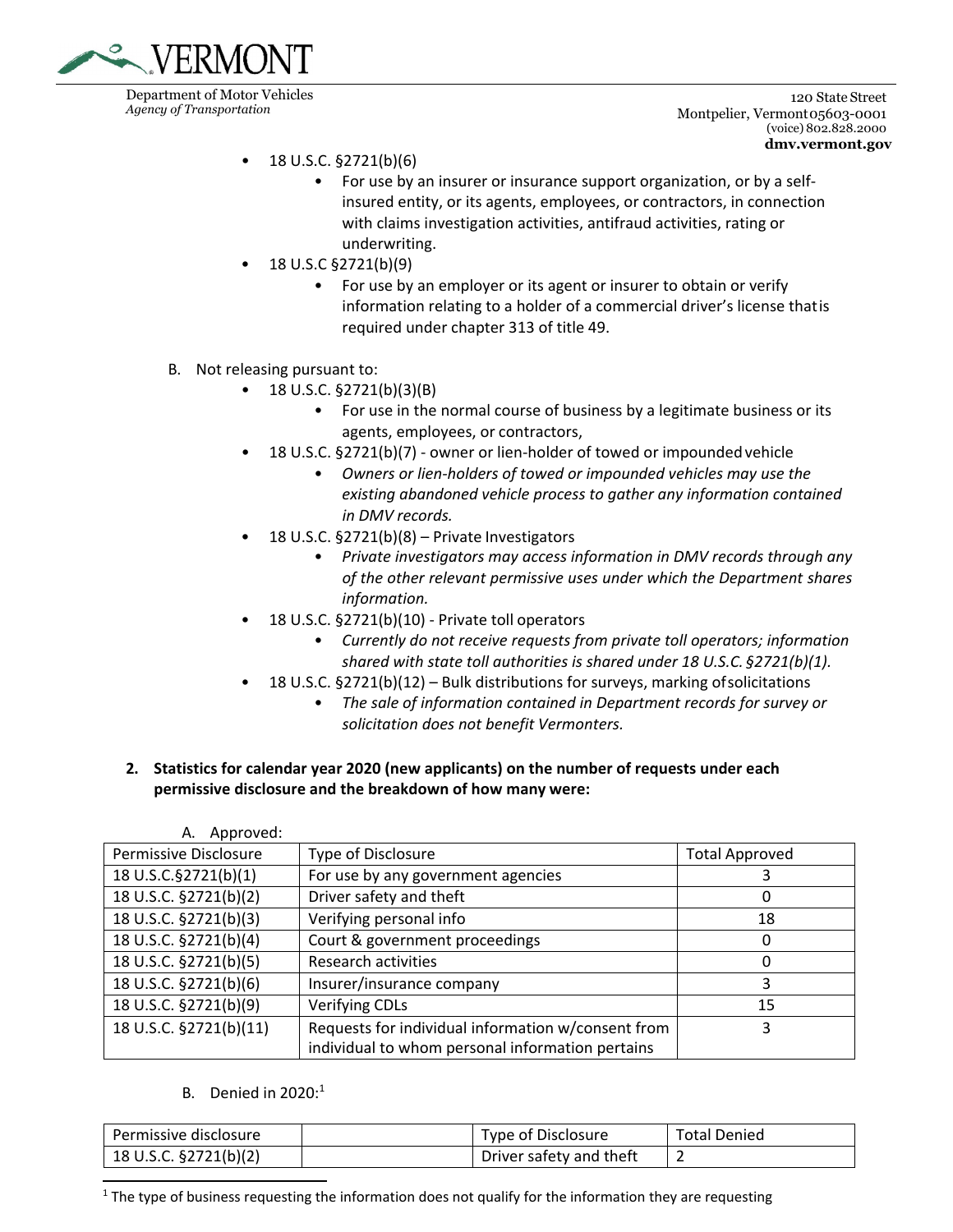

120 State Street Montpelier, Vermont 05603-0001 (voice) 802.828.2000 **dmv.vermont.gov** 

| Ongoing requests: <sup>2</sup> |                                                                                                        |                       |  |  |
|--------------------------------|--------------------------------------------------------------------------------------------------------|-----------------------|--|--|
| Permissive Disclosure          | Type of Disclosure                                                                                     | <b>Total Approved</b> |  |  |
| 18 U.S.C.§2721(b)(1)           | For use by any government agencies                                                                     | 24                    |  |  |
| 18 U.S.C. §2721(b)(2)          | Driver safety and theft                                                                                | 3                     |  |  |
| 18 U.S.C. §2721(b)(3)          | Verifying personal info                                                                                | 85                    |  |  |
| 18 U.S.C. §2721(b)(4)          | Court & government proceedings                                                                         | 11                    |  |  |
| 18 U.S.C. §2721(b)(5)          | <b>Research activities</b>                                                                             | 1                     |  |  |
| 18 U.S.C. §2721(b)(6)          | Insurer/insurance company                                                                              | 16                    |  |  |
| 18 U.S.C. §2721(b)(7)          | Towed/impounded vehicles                                                                               | $\overline{2}$        |  |  |
| 18 U.S.C. §2721(b)(8)          | Private investigators                                                                                  | $\Omega$              |  |  |
| 18 U.S.C. §2721(b)(9)          | <b>Verifying CDLs</b>                                                                                  | 72                    |  |  |
| 18 U.S.C. §2721(b)(10)         | Private toll transportation facilities                                                                 | 1                     |  |  |
| 18 U.S.C. §2721(b)(11)         | Requests for individual information w/consent from<br>individual to whom personal information pertains | 15                    |  |  |

D. Made on behalf of another person, as defined in 1 V.S.A. §128. "Person" shall include any natural person, corporation, municipality, the State of Vermont or any department, agency, or subdivision of the State, and any partnership, unincorporated association, or other legal entity. (Amended 1969, No. 207 (Adj. Sess.), § 2, eff. March 24, 1970.)

Total number of paid driving records in 2020: 243,874 Total number of free driving records in 2020: 7,206 Total driving records provided in 2020: 251,080<sup>3</sup>

- **3.** Total number of unique persons who requested information under each permissive disclosure:
	- 5,487 number of records sold by DMV.<sup>4</sup>
	- 170 unique individuals/corporations requested driving records through online portal
- **4.** Updates to policies, procedures, and documents used by the Department related to permissive disclosures.

In 2020 all customer contracts were reviewed which resulted in 10 requestors with no agreement. Each requestor was contacted and initiated a new agreement or stopped services. Annually in March of each year DMV and National Information Consortium (NIC) jointly will review policy and procedures. The items listed with no revenue are either obsolete or not compliant with DPPA or information is now available through other modernization efforts.

All updated forms can be found at the end of this report.

Attachment A: Driver Privacy Protection Policy Attachment B: VG‐116 Vermont DMV Record Request Attachment C: VG‐118 Driver Privacy Protection Act Agreement Attachment D: DMV Approval Letter

<sup>2</sup> Ongoing requests include individuals contained in 2A

<sup>&</sup>lt;sup>3</sup> These requests are thru NIC (National Information Consortium)

<sup>4</sup> Could be purchased by a qualifying individual or the actual individual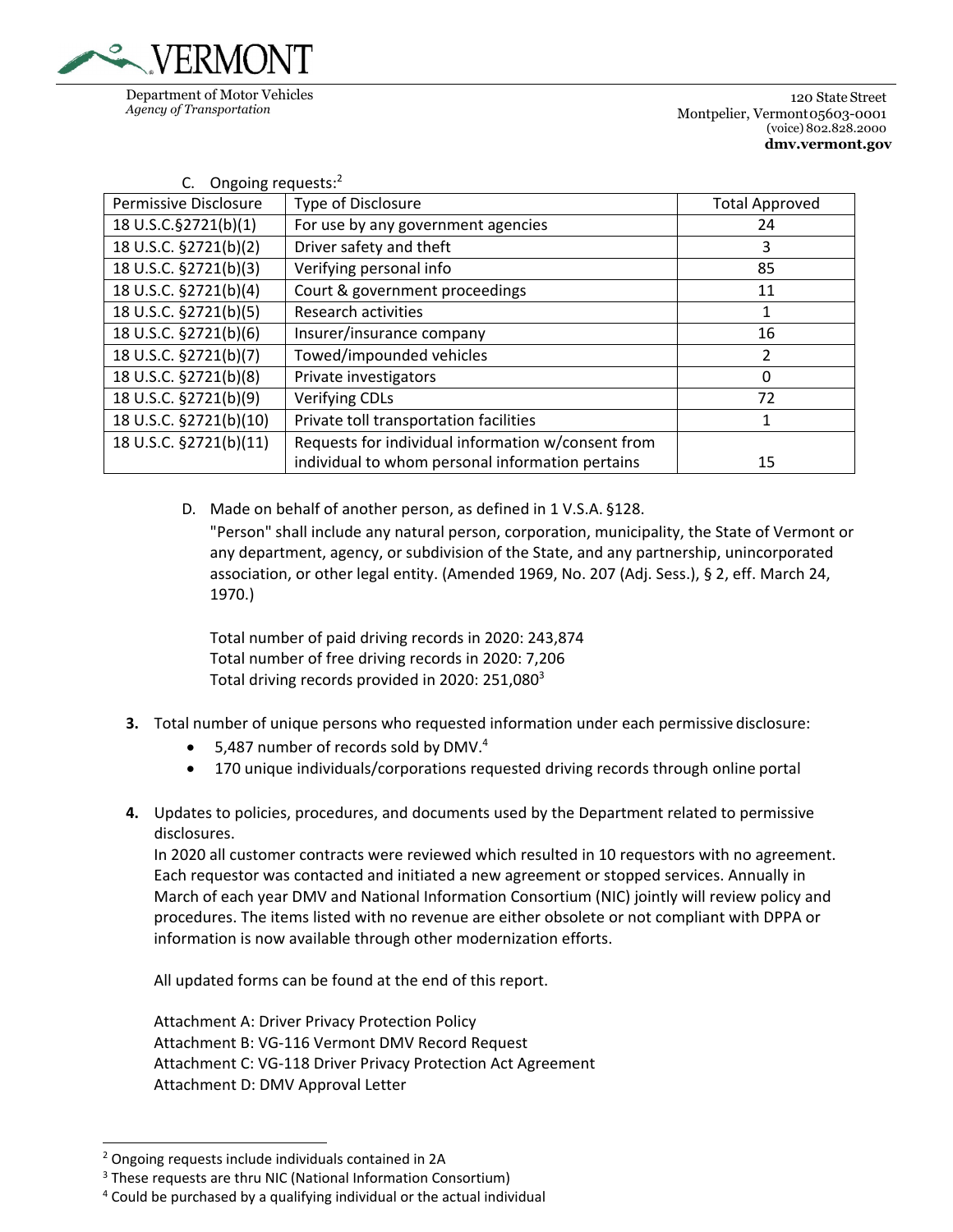

120 State Street Montpelier, Vermont 05603-0001 (voice) 802.828.2000 **dmv.vermont.gov** 

**5.** Breakdown of fees collected in calendar year 2020 broken out by authorizing subdivision under 23 V.S.A. § 114 (a) and an explanation of what proportion was deposited in the Transportation Fund.

| Authorizing Subdivision of 23 V.S.A. §114                             | <b>Fees Collected</b> |
|-----------------------------------------------------------------------|-----------------------|
| 23 V.S.A. §114(a)(1) Listings of 1-4 current or expired registrations | 0                     |
| 23 V.S.A. §114(a)(2) Certified copy of current or original            |                       |
| registration application                                              | \$932.00              |
| 23 V.S.A. §114(a)(3) Sample plates                                    | \$18.00               |
| 23 V.S.A. §114(a)(4) Lists of registered dealers, transporters,       |                       |
| periodic inspection stations, rental vehicle companies, fuel dealers  |                       |
| and distributors (including gallons sold or delivered)                | 0                     |
| 23 V.S.A. §114(a)(5) Repealed                                         | 0                     |
| 23 V.S.A. §114(a)(6) Periodic inspection sticker record               | 0                     |
| 23 V.S.A. §114(a)(7) Certified copy of individual accident report     | \$2,304.00            |
| 23 V.S.A. §114(a)(8) Certified copy police accident report            | \$18,360.00           |
| 23 V.S.A. §114(a)(9) Certified copy of suspension notice              | \$56.00               |
| 23 V.S.A. §114(a)(10) Certified copy of mail receipt                  | 0                     |
| 23 V.S.A. §114(a)(11) Certified copy of proof of mailing              | 0                     |
| 23 V.S.A. §114(a)(12) Certified copy of reinstatement notice          | 104.00                |
| 23 V.S.A. §114(a)(13) Certified copy of operator's license            |                       |
| application                                                           | \$24.00               |
| 23 V.S.A. §114(a)(14) Certified copy of 3-year operating records      |                       |
| (Vermont only)                                                        | \$3,441,046.00        |
| 23 V.S.A. §114(a)(15) Repealed                                        | 0                     |
| 23 V.S.A. §114(a)(16) Government official photo identification        |                       |
| card                                                                  | \$18.00               |
| 23 V.S.A. §114(a)(17) Listing of 1-4 current or expired operator's    | 0                     |
| license                                                               |                       |
| 23 V.S.A. §114(a)18) Statistics and research                          | \$931.00              |
| 23 V.S.A. §114(a)(19) Insurance information of accident               |                       |
| 23 V.S.A. §114(a)(20) Certified copy of complete operating record     | \$40,872.00           |
| (Vermont only)                                                        |                       |
| 23 V.S.A. §114(a)(21) Records not otherwise specified                 | 0                     |
| 23 V.S.A. §114(a)(22) Public records request for Department           | 0                     |
| records requiring customer per hour, but not computer                 |                       |
| programming less than                                                 |                       |
| 23 V.S.A. §114(a)(23) Public records request for Department           | \$50,211.00           |
| records requiring custom computer programming (updated)               |                       |

**All** fees collected for the above transactions have been deposited into the Transportation Fund.